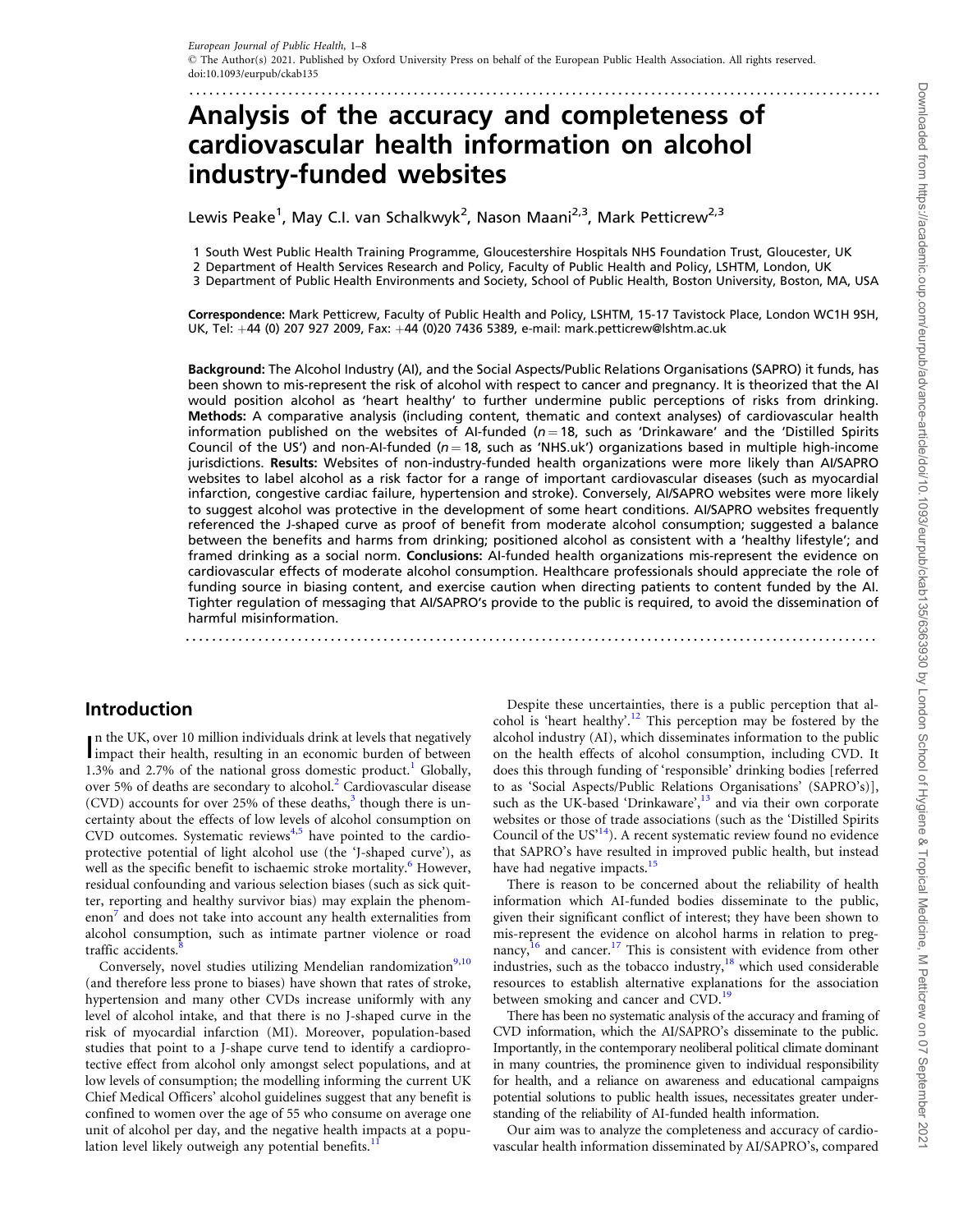<span id="page-1-0"></span>to information from non-AI-funded sources; given previous findings, we hypothesized that AI/SAPRO websites were more likely to contain misleading or inaccurate representations of the risk to cardiovascular health from drinking.

### Methods

We applied document analysis methods, which had previously been used in research on the tobacco industry.<sup>[20](#page-6-0)</sup> English language websites of leading AI companies, and AI-funded SAPRO's, were selected for analysis ( $n = 18$ ). AI companies were included if they were members or affiliates of the International Alliance for Responsible Drinking $^{21}$ , all of which are leading alcohol producers based on global turnover $^{22}$ ); SAPRO's were selected based on their inclusion in similar previous studies $16,17$  and all receive at least part of their funding directly from the AI. Materials (webpage text and other linked documents) describing alcohol consumption and CVD outcomes from these organizations were analyzed and compared to a representative sample of 18 websites of government health departments or non-industry-funded charities (table 1).

Websites were accessed during the period 24 June–30 June 2019. Websites were searched by directly accessing the homepage, navigating to the location of health information pages and following internal links; we also used any website search functionality to identify further pages related to CVD. Where a website had multiple  $(>3)$ webpages with a health information basis, the most relevant page(s) was used for the analysis (based on CVD focus and publication date). This approach identified health information on 44 individual webpages that constitute the dataset: information from 23 webpages across 18 AI/SAPRO websites, and 21 webpages across 18 non-industry-funded websites. All 44 webpages were archived for posterity using 'Archive.Today'.[23](#page-6-0)

Firstly, each webpage was searched (independently, by two authors) for reference to MI; ischaemic (or coronary) heart disease; (congestive) heart failure; cardiomyopathy; hypertension; atrial fibrillation (or arrhythmia); peripheral vascular disease; and stroke (haemorrhagic or ischaemic). A distinction was drawn between 'myocardial infarction' and 'ischaemic heart disease' (which includes angina) due to evidence in the literature on the specific benefit to MI risk with moderate alcohol intake. Where a disease was mentioned, it was noted whether alcohol was stated to be a risk factor or protective. There was very high reliability between the results from the two authors (94.4% agreement, Cohen's  $\kappa = 0.79$ ).

Secondly, thematic analysis $24$  was used to identify topic areas and content patterns by generation of sub-themes (or 'codes'; short summaries of topic areas), which were grouped into overarching themes. These themes and sub-themes were then used as a framework for a comparative analysis of the sampled non-AI-funded webpages. This analysis was performed by one author initially (L.P.); a second author (M.P.) re-read the webpages to identify any missed examples of themes and sub-themes.

Finally, we analyzed the context within which the identified health information was presented, through critical analysis of the webpages' introductory paragraphs (the leading text was judged to be either

Table 1 Sample of websites included for analysis

| Non-industry-funded health information websites     |                              |                                                        |  |  |
|-----------------------------------------------------|------------------------------|--------------------------------------------------------|--|--|
| Alcohol Focus (Scotland) <sup>57,69</sup>           | Charity                      | #2 Google search (Scotland): 'Alcohol health risks'    |  |  |
| American Heart Association <sup>38</sup>            | Charity                      | #1 Google search (USA): 'Alcohol heart effects'        |  |  |
| Ask About Alcohol (Ireland) <sup>44,64</sup>        | Government                   | #2 Google search (Ireland): 'Alcohol health risks'     |  |  |
| British Heart Foundation <sup>39</sup>              | Charity                      | #1 Google search (UK): 'Alcohol heart effects'         |  |  |
| BUPA (UK) <sup>40</sup>                             | Private                      | #3 Google search (UK): 'Alcohol health risks'          |  |  |
| Centre for Disease Control (USA) <sup>70</sup>      | Government                   | #3 Google search (USA): 'Alcohol health risks'         |  |  |
| Department of Health (Australia) <sup>61</sup>      | Government                   | Official patient info source for Australia healthcare  |  |  |
| Government of Canada, Health Dept <sup>41</sup>     | Government                   | Official patient info source for Canada healthcare     |  |  |
| Health Direct (Australia) <sup>52</sup>             | Government                   | #2 Google search (Australia): 'Alcohol health risks'   |  |  |
| HealthFinder.Gov (USA) <sup>63</sup>                | Government                   | Official patient information source for USA healthcare |  |  |
| Healthline (USA) <sup>66</sup>                      | Private                      | #5 Google search (USA): 'Alcohol health risks'         |  |  |
| Health Protection Agency (NZ) <sup>42</sup>         | Government                   | #1 Google search (NZ): 'Alcohol health risks'          |  |  |
| NHS.uk (England) <sup>43,67</sup>                   | Government                   | Official patient info source for NHS England           |  |  |
| NHS Direct (Wales) <sup>53</sup>                    | Government                   | Official patient info source for NHS Wales             |  |  |
| NHS Inform (Scotland) <sup>68</sup>                 | Government                   | Official patient info source for NHS Scotland          |  |  |
| National Institute for Health (USA) <sup>58</sup>   | Government                   | #2 Google search (USA): 'Alcohol health risks'         |  |  |
| Northern Ireland Direct <sup>59</sup>               | Government                   | Official patient info source for NI Healthcare         |  |  |
| WebMD (USA) <sup>45</sup>                           | Private                      | #1 Google search (USA): 'Alcohol health risks'         |  |  |
| Alcohol industry corporations/SAPRO's               |                              |                                                        |  |  |
| AB InBev <sup>55</sup>                              | IARD Co-signatory            |                                                        |  |  |
| Bacardi <sup>48</sup>                               | IARD Co-signatory            |                                                        |  |  |
| Beam Suntory <sup>50</sup>                          | IARD Co-signatory            |                                                        |  |  |
| Brown-Forman <sup>26</sup>                          | IARD Co-signatory            |                                                        |  |  |
| Carlsberg A/S <sup>46</sup>                         | IARD Co-signatory            |                                                        |  |  |
| DrinkIQ (Diageo plc) <sup>27,34</sup>               | IARD Co-signatory            |                                                        |  |  |
| Heineken NV <sup>65</sup>                           | IARD Co-signatory            |                                                        |  |  |
| Kirin Holdings <sup>36</sup>                        | IARD Co-signatory            |                                                        |  |  |
| Molson Coors <sup>28,75</sup>                       | IARD Co-signatory            |                                                        |  |  |
| Pernod Ricard <sup>49</sup>                         | IARD Co-signatory            |                                                        |  |  |
| Distilled Spirits Council of US (USA) <sup>29</sup> | IARD Co-signatory            |                                                        |  |  |
| DrinkAware (UK) <sup>35,76,77</sup>                 | Leading SAPRO, UK            |                                                        |  |  |
| DrinkAware (Ireland) <sup>60</sup>                  | Leading SAPRO, Ireland       |                                                        |  |  |
| DrinkWise (Australia) <sup>30,37</sup>              | Leading SAPRO, Australia     |                                                        |  |  |
| Educ'alcool (Canada) <sup>31</sup>                  | Leading SAPRO, Canada        |                                                        |  |  |
| Responsible Drinking (EU) <sup>51</sup>             | Leading SAPRO, EU            |                                                        |  |  |
| Responsible Drinking (Int) <sup>32,56</sup>         | Leading SAPRO, International |                                                        |  |  |
| Wine in Moderation (EU) <sup>33</sup>               | Leading SAPRO, EU            |                                                        |  |  |

This table shows the alcohol industry websites ( $n = 18$ ) included for qualitative analysis, as well as the non-industry-funded health information websites ( $n = 18$ ) used for comparison. The public visibility of non-industry-funded websites was largely inferred by prominence within relevant country-specific Google searches.

IARD, International Alliance for Responsible Drinking; SAPRO, Social Aspects/Public Relations Organisations.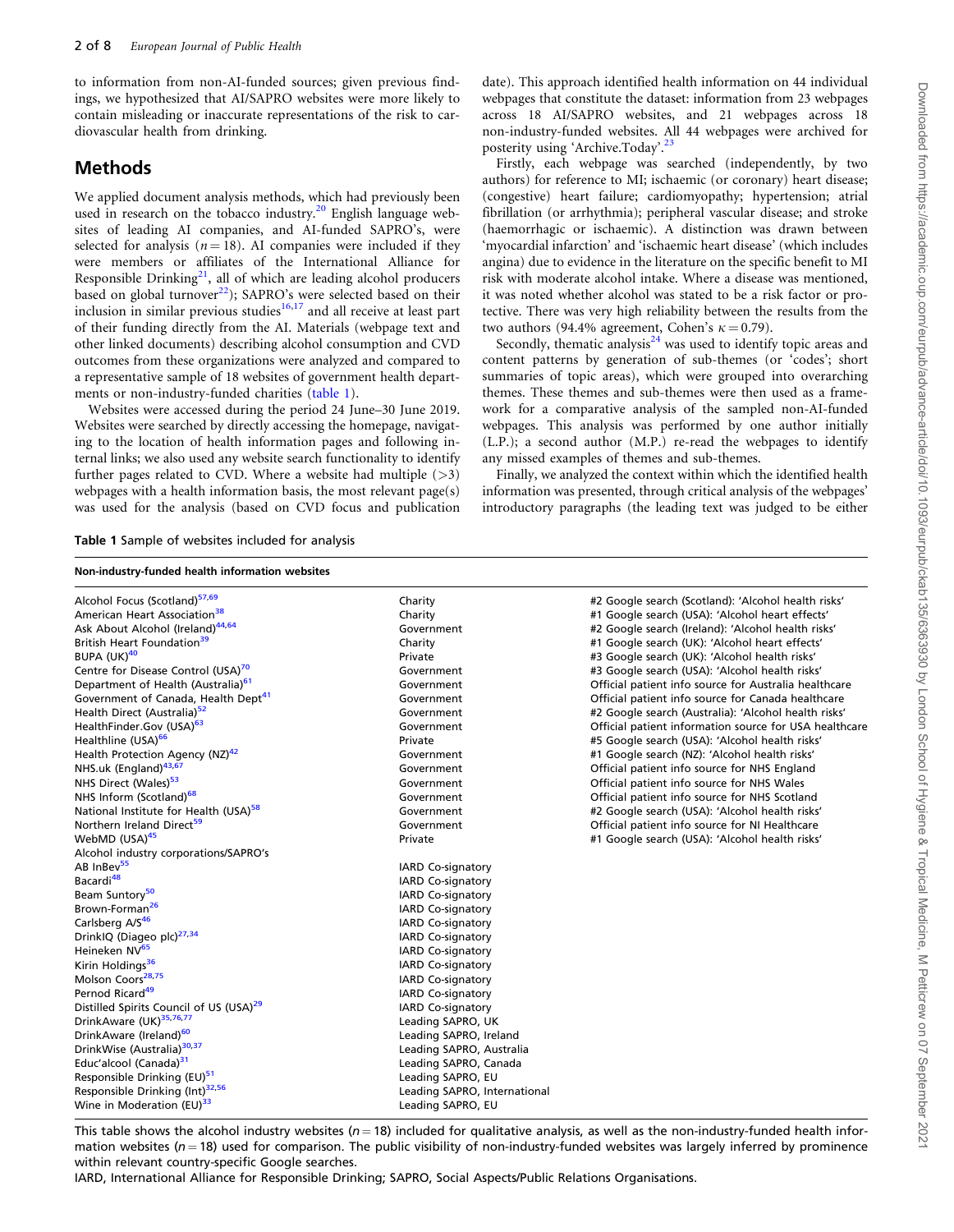<span id="page-2-0"></span>

| Table 2 Reference to important CVDs within health information on AI and non-industry-funded organization webpages |  |  |
|-------------------------------------------------------------------------------------------------------------------|--|--|
|-------------------------------------------------------------------------------------------------------------------|--|--|

|                                             | Any mention of CV disease | ΜI | <b>IHD</b> | <b>CCF</b> | CAR | <b>HTN</b> | ΑF | <b>PVD</b> | <b>STR</b>   |
|---------------------------------------------|---------------------------|----|------------|------------|-----|------------|----|------------|--------------|
| AI/SAPRO                                    |                           |    |            |            |     |            |    |            |              |
| AB InBev <sup>55</sup>                      | No                        |    |            |            |     |            |    |            |              |
| Bacardi <sup>48</sup>                       | No                        |    |            |            |     |            |    |            |              |
| Beam Suntory <sup>50</sup>                  | No                        |    |            |            |     |            |    |            |              |
| Brown-Forman <sup>26</sup>                  | Yes                       |    |            |            |     |            |    |            |              |
| Carlsberg A/S <sup>46</sup>                 | No                        |    |            |            |     |            |    |            |              |
| DrinklQ/Diageo <sup>27,34</sup>             | Yes                       |    |            |            |     |            |    |            |              |
| Heineken NV <sup>65</sup>                   | Yes                       |    |            |            |     |            |    |            |              |
| Kirin Holdings <sup>36</sup>                | No                        |    |            |            |     |            |    |            |              |
| Molson Coors <sup>28,75</sup>               | Yes                       |    |            |            |     |            |    |            |              |
| Pernod Ricard <sup>49</sup>                 | No                        |    |            |            |     |            |    |            |              |
| Distil. Spi. Cou. of US (USA) <sup>29</sup> | Yes                       |    |            |            |     |            |    |            |              |
| Drinkaware (UK) <sup>35,76,77</sup>         | Yes                       |    |            |            |     |            |    |            |              |
| Drink Aware (Ireland) <sup>60</sup>         | Yes                       |    |            |            |     |            |    |            |              |
| DrinkWise (Australia) <sup>30,37</sup>      | Yes                       |    |            |            |     |            |    |            |              |
| Educ'alcool (Canada) <sup>31</sup>          | Yes                       |    |            |            |     |            |    |            |              |
| Responsible Drinking (EU) <sup>51</sup>     | Yes                       |    |            |            |     |            |    |            |              |
| Responsible Drinking (Int)32,56             | Yes                       |    |            |            |     |            |    |            |              |
| Wine in Moderation (EU) <sup>33</sup>       | Yes                       |    |            |            |     |            |    |            | -ii.         |
| Non-industry-funded                         |                           |    |            |            |     |            |    |            |              |
| Alcohol Focus (Scotland) <sup>57,69</sup>   | Yes                       |    |            |            |     |            |    |            |              |
| American Heart Association <sup>38</sup>    | Yes                       |    |            |            |     |            |    |            |              |
| Ask About Alcohol (Ire) <sup>44,64</sup>    | Yes                       |    |            |            |     |            |    |            |              |
| British Heart Foundation <sup>39</sup>      | Yes                       |    |            |            |     |            |    |            |              |
| BUPA (UK) <sup>40</sup>                     | Yes                       |    |            |            | iv  |            |    |            |              |
| Centre for Dis. Cont. (USA) <sup>70</sup>   | Yes                       |    |            |            |     |            |    |            |              |
| Department of Health (Aus) <sup>61</sup>    | Yes                       |    |            |            |     |            |    |            |              |
| Gov of Canada, Health Dept <sup>41</sup>    | Yes                       |    |            |            |     |            |    |            |              |
| Health Direct (Australia) <sup>52</sup>     | Yes                       |    |            |            |     |            |    |            |              |
| HealthFinder.Gov (USA) <sup>63</sup>        | Yes                       |    |            |            |     |            |    |            |              |
| Healthline (USA) <sup>66</sup>              | Yes                       |    |            |            |     |            |    |            |              |
| Health Protection Agen. (NZ) <sup>42</sup>  | Yes                       |    |            |            |     |            |    |            | $\mathbf{u}$ |
| NHS.uk (England) <sup>43,67</sup>           | Yes                       |    |            |            |     |            |    |            |              |
| NHS Direct (Wales) <sup>53</sup>            | Yes                       |    |            |            |     |            |    |            |              |
| NHS Inform (Scotland) <sup>68</sup>         | Yes                       |    |            |            |     |            |    |            |              |
| NIH (USA) <sup>58</sup>                     | Yes                       |    |            |            |     |            |    |            |              |
| Northern Ireland Direct <sup>59</sup>       | Yes                       |    |            |            |     |            |    |            |              |
| WebMD (USA) <sup>45</sup>                   | Yes                       |    |            | viii.      |     |            |    |            |              |
|                                             |                           |    |            |            |     |            |    |            |              |

This table illustrates the webpages, which describe an association between alcohol and eight important cardiovascular diseases. Alcohol could be described as a risk factor (red) for a condition, or a protective factor (green). Messaging could also be mixed (yellow)—e.g. high alcohol intake described as risky and moderate intake as protective. Blank cells indicate that no mention was made.

Non-industry-funded websites were far more likely to mention cardiovascular disease and implicate alcohol as a risk factor in their development. In contrast, AI/SAPRO webpage were less likely to mention some conditions (such as stroke or hypertension), and more likely to suggests a protective association for some conditions (such as MI).

i: 'cardiovascular disease'. ii: alcohol increases risk for haemorrhagic stroke, but is protective for ischaemic stroke. iii: 'circulation problems'. iv: 'muscle damage'. v: 'blood vessel disorders'. vi: 'difficulty pumping blood'. vii: 'numbness' and 'pain' in limbs. viii: 'increased heart size'. MI, myocardial infarction/heart attack; IHD, ischaemic heart disease/coronary heart disease/'heart damage'; CCF, congestive cardiac failure/ heart failure; CAR, cardiomyopathy/'weakened muscle'; HTN, hypertension/'raised blood pressure'; AF, atrial fibrillation/'irregular heartbeat'/'irregular heart rate'; PVD, peripheral vascular disease/'circulation problems'; STR, stroke (haemorrhagic or ischaemic).

supportive of alcohol, negative, or balanced). This is important because it is known that the credibility and interpretation of information is strongly shaped by how it is framed; the weight of the first impression is such that subsequent information is mostly ignored.<sup>25</sup>

The SRQR (Standards for Reporting Qualitative Research) checklist was used in the reporting of the study . The authors are experienced public health researchers with expertise in analysis of AI strategies, which may have helped interpretation and contextualization of the findings.

### Results

### Content analysis

Sampled webpages from 12 of the 18 AI/SAPRO sources refer specifically to the cardiovascular impacts of drinking. Of those 12, 9 (75%) state that alcohol consumption is associated with a reduced risk of at least one cardiovascular condition (see table 2). Ischaemic heart disease (IHD) is the most frequently mentioned condition (11 instances); alcohol is described as protective against IHD on eight of these web-pages.<sup>[26](#page-6-0)[–33](#page-7-0)</sup> Peripheral vascular disease,<sup>[31](#page-7-0)</sup> atrial fibrillation<sup>[34,35](#page-7-0)</sup> and cardiomyopathy<sup>[30,34,35](#page-7-0)</sup> are infrequently mentioned.

By comparison, the sampled webpages from all 18 non-industryfunded health websites refer to the cardiovascular impacts from alcohol consumption. Stroke ( $n = 17$ ), hypertension ( $n = 16$ ) and MI or IHD  $(n = 14)$  are the conditions most consistently mentioned. Alcohol is almost exclusively cited as a risk factor (as opposed to a protective factor) in the development of such conditions by nonindustry-funded sources.

### Thematic analysis

Thematic analysis identified 10 sub-themes, combined into five overarching themes. Illustrative examples of text described by each sub-theme are presented in [table 3.](#page-3-0)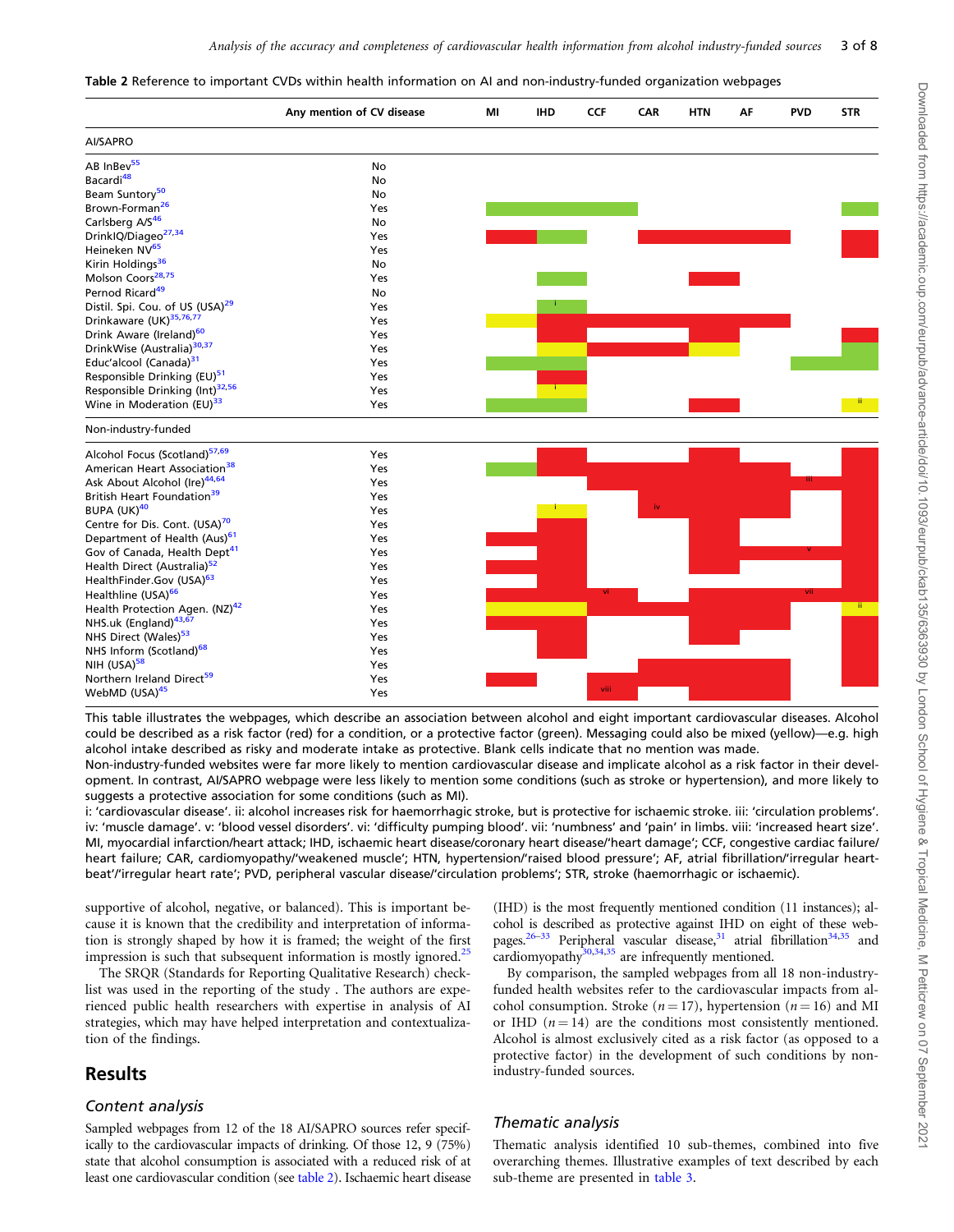<span id="page-3-0"></span>Table 3 Examples of sub-themes using website quotes

WebMD<sup>45</sup> (Non-Al funded)

| The benefits of drinking: J-shaped curve                                                                                                                                                                                                                                                                                                                                 |
|--------------------------------------------------------------------------------------------------------------------------------------------------------------------------------------------------------------------------------------------------------------------------------------------------------------------------------------------------------------------------|
| 'People who drink moderately have overall lower mortality than those who drink large amounts or none at all, this positive effect is called the "j-shaped curve"'.<br>Kirin holdings <sup>36</sup> (Al/SAPRO)                                                                                                                                                            |
| The previously held position that some level of alcohol was good for the heart has been revised. It's now thought that the evidence on a protective effect from<br>moderate drinking is less strong than previously thought'.<br>NHS.uk, England <sup>43</sup> (Non-AI funded)                                                                                           |
| The benefits of drinking: description of biological mechanisms                                                                                                                                                                                                                                                                                                           |
| The protective effect comes primarily from the fact that, over the long term, [moderate alcohol consumption] increases the level of high density lipoproteins<br>(HDL, or the "good" cholesterol) in the blood. HDL helps clear "bad" cholesterol (fat molecules or LDL) from arterial walls to prevent build-up and blockages'.<br>Educ'alcool <sup>31</sup> (Al/SAPRO) |
| 'You may know about the dangers of blood clots and high levels of fats and cholesterol in your body. Alcohol makes both things more likely'.<br>WebMD <sup>45</sup> (Non-AI funded)                                                                                                                                                                                      |
| The benefits of drinking: the balance of harms and benefits                                                                                                                                                                                                                                                                                                              |
| 'Scientific research has shown a variety of long-term effects from low to moderate consumption of alcohol—some positive and some negative'.<br>DrinkIQ (Diageo plc) <sup>27</sup> (Al/SAPRO)                                                                                                                                                                             |
| 'For many adults in many cultures, enjoying a beer, spirits, or wine is an important part of their social lives. Many lifestyle choices carry potential risks and<br>benefits'. This section also includes only CVD benefits, and omits mention of CVD harms.<br>Molson Coors <sup>28</sup> (Al/SAPRO)                                                                   |
| The benefits of drinking: normalization of drinking within a healthy lifestyle                                                                                                                                                                                                                                                                                           |
| 'Many people drink moderately and as part of a healthy lifestyle'.<br>Bacardi <sup>48</sup> (AI/SAPRO)                                                                                                                                                                                                                                                                   |
| 'Many of us drink alcohol to relax and socialise. Alcohol can be part of a healthy lifestyle if you drink in moderation and also exercise and have a good diet. But<br>drinking too much can affect your physical and mental health and body'.<br>Health Direct, Australia <sup>52</sup> (Non-AI funded)                                                                 |
| Complexity arguments: defining a 'safe' level, such as through conflicting national guidelines                                                                                                                                                                                                                                                                           |
| 'Countries vary in guidance on dietary guidelines for moderate alcohol consumption'.<br>Beam Suntory <sup>50</sup> (Al/SAPRO)                                                                                                                                                                                                                                            |
| 'Drinking any amount of alcohol increases the risk of damage to health and that risk generally increases in line with how much you drink'.<br>Alcohol Focus, Scotland <sup>69</sup> (Non-AI funded)                                                                                                                                                                      |
| Complexity arguments: drinking patterns and ambiguity around 'heavy' or 'moderate' intake                                                                                                                                                                                                                                                                                |
| 'Heavy drinking [undefined] can cause you to have an irregular heart beat (arrhythmia) and over time it can weaken the heart muscles However, research<br>has shown that drinking moderate amounts of alcohol [undefined] in middle age and older adults is associated with a lower risk of coronary heart disease'.<br>DrinkIQ (Diageo plc) <sup>34</sup> (Al/SAPRO)    |
| 'Regularly drinking too much [undefined] can raise blood pressure over time'.<br>Alcohol Focus, Scotland <sup>57</sup> (Non-AI funded)                                                                                                                                                                                                                                   |
| Complexity arguments: distraction through discussion of other health risk factors                                                                                                                                                                                                                                                                                        |
| 'An individual's risk for a given disease is also influenced by their family history of disease, current health status, nutrition, and lifestyle and environmental                                                                                                                                                                                                       |
| factors'.<br>Responsible Drinking, EU <sup>51</sup> (AI/SAPRO)                                                                                                                                                                                                                                                                                                           |
| Misrepresentation of evidence: inappropriate extrapolation of evidence                                                                                                                                                                                                                                                                                                   |
| 'Studies show it is the ethanol (alcohol) in all types of beverage alcohol—distilled spirits, beer or wine—that, when consumed in moderation, is associated with<br>a lower risk of cardiovascular disease'.<br>Distilled Spirits Council of US <sup>29</sup> (AI/SAPRO)                                                                                                 |
| 'Some evidence has shown that drinking a small amount of alcohol (rather than abstaining completely) may benefit your heart health. It's thought to reduce<br>the risk of some heart problems for a select group of people—but doctors can't be completely sure'.<br>BUPA, UK <sup>40</sup> (Non-Al funded)                                                              |
| Prevention focus: a focus on primary and/or secondary prevention                                                                                                                                                                                                                                                                                                         |
| 'For people with particular health issues or a family history of certain diseases, the best course of action is to refrain from drinking altogether'.<br>AB InBev <sup>55</sup> (AI/SAPRO)                                                                                                                                                                               |
| Emphasis of individual responsibility: onus on the individual                                                                                                                                                                                                                                                                                                            |
| Those choosing to drink have a responsibility to get the facts about how alcohol affects them, and make smart choices when they consume alcohol. This means<br>making a plan when you chose to drink, sticking to it, and exercising care for those around you'.<br>Beam Suntory <sup>50</sup> (Al/SAPRO)                                                                |
| 'If you think you might have a problem with alcohol, get help. Talk to your doctor, therapist, or an addiction specialist. Find online support groups. Some<br>people manage to kick the habit on their own. But if you feel you need extra help, you may want to check out your local branch of Alcoholics Anonymous'.                                                  |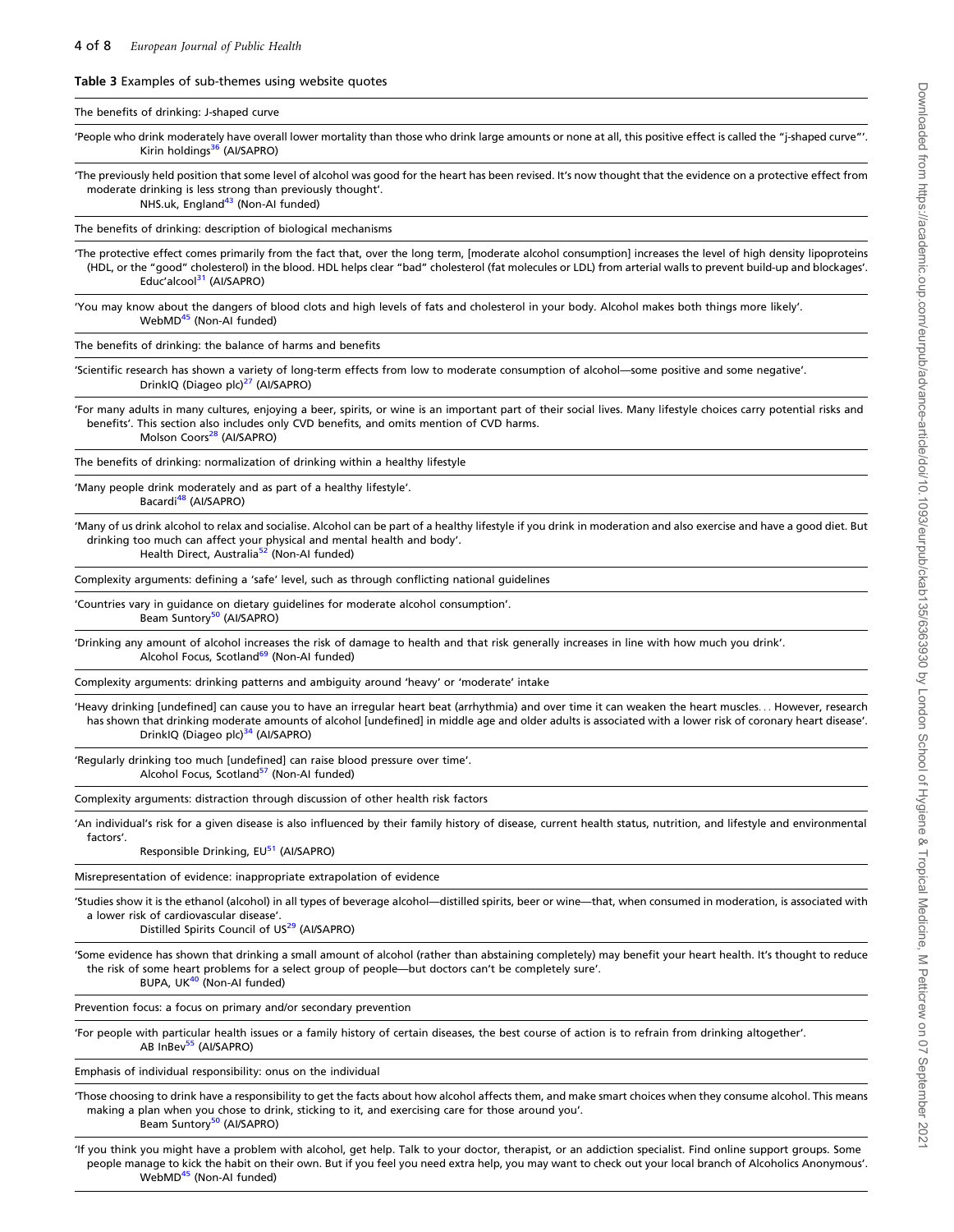### Theme A: the benefits of drinking

#### J-shaped curve

The J-shaped curve, or health benefits from low levels of alcohol consumption relative to abstinence, is mentioned in the text of sampled webpages from 10 of the 18 AI/SAPRO websites.<sup>[26](#page-6-0)[–29](#page-7-0),[31](#page-7-0)–</sup>  $33,35-37$  $33,35-37$  $33,35-37$  $33,35-37$  $33,35-37$  In half of those instances,  $27,28,32,35,37$  $27,28,32,35,37$  $27,28,32,35,37$  the association includes a caveat by reference to specific age groups or with qualifying descriptors, such as 'may have a protective effect'.

By contrast,  $6^{38-43}$  of the 18 non-industry-funded health information sources mention the J-shaped curve. In all instances there are associated qualifiers around age groups, or caveats on the quality of the research.

### Description of biological mechanisms

Explanations as to how alcohol can, in theory, be beneficial to cardiovascular health is found on webpages of two AI/SAPRO's $31,35$  and two non-industry-funded organizations.<sup>[38,](#page-7-0)42</sup> A further three nonindustry-funded websites outline mechanisms for how alcohol causes harm.<sup>[39,](#page-7-0)44,45</sup>

### The balance of harms and benefits

Industry-funded websites are much more likely to refer to CVD benefits. Sampled webpages from 2 of the 18 AI/SAPRO websites exclusively refer to the cardiovascular benefits of alcohol consump-tion,<sup>[26](#page-6-0),[31](#page-7-0)</sup> and a further  $7^{27-29,32,33,36,46}$  $7^{27-29,32,33,36,46}$  $7^{27-29,32,33,36,46}$  $7^{27-29,32,33,36,46}$  $7^{27-29,32,33,36,46}$  use language, which appears to imply a balance between the pro's and con's (e.g. 'there are both positive and negative effects associated with drinking alcohol').<sup>[36](#page-7-0)</sup>

In contrast, sampled webpages from 12 of the 18 non-industryfunded websites make no mention of benefits to cardiovascular health from alcohol consumption. Of the six that do mention potential benefits,<sup>38-43</sup> there is considerably more text devoted to discussion around cardiovascular harms (with the exception of the 'American Heart Association'<sup>[38](#page-7-0)</sup> which has similar volumes of text for harms and benefits).

### Normalization of drinking within a healthy lifestyle

Behaviour theory, including nudge theory, $47$  demonstrates the importance of socials norms in determining attitudes. There are eight instances of AI/SAPRO apparently normalizing drinking[,26](#page-6-0)[,28–30,32,36](#page-7-0),48,49 (i.e. suggested that 'many' or 'most' people drink) and a further four draw associations between alcohol and a healthy lifestyle.<sup>27,46,50,51</sup> Sampled webpages from three nonindustry-funded organizations also raise the normality of alcohol consumption and frame it as compatible to healthy living.  $40,52,53$  $40,52,53$ 

### Theme B: complexity arguments

### Complexity in defining a 'safe' level, such as through conflicting national guidelines

It has been shown previously how the AI use discussion of complexity of aetiology to mis-represent the harms of their products.<sup>54</sup> Sampled webpages from five AI/SAPRO websites<sup>46,50,51,55,56</sup> mention varying international guidance, or complexity in defining a 'safe' level of alcohol intake. By contrast, all of the non-industry-funded webpages either state a clear definition based on local guidance, or explain that no level of alcohol consumption is safe.

### Drinking patterns and ambiguity around 'heavy' or 'moderate' intake

Sampled webpages from seven of the AI/SAPRO websites<sup>28,30,33,34,36,46,50</sup> exclusively discuss the cardiovascular harms from 'heavy', 'excessive' or 'binge' drinking, without such terms being defined. Fewer non-AI-funded websites have similar ambiguity; only three non-industry-funded organizations<sup>57–59</sup> do not define terms, such as 'too much alcohol'.

### Distraction through discussion of other health risk factors

It has been found previously that AI information on cancer, and foetal alcohol syndrome, emphasizes alternative risk factors as potential confounders in the relationship between alcohol consump-tion and harm.<sup>[16,17](#page-6-0)</sup> Similarly, our analysis shows that sampled web-pages from 12 AI/SAPRO websites<sup>[26](#page-6-0),[28](#page-7-0),[31](#page-7-0),[32,34,35,](#page-7-0)46,49–51,55,60</sup> point to a range of factors, other than alcohol, that are either implicated in CVD or impact on how alcohol affects consumers. Such factors include family history, environment, weight, mood and poor nutrition. This is significantly less common in materials from nonindustry-funded organizations (four such instances;  $Z = 2.68$ ; 95% C.I. of difference =  $12.02-76.95$ ).<sup>[38](#page-7-0),[41](#page-7-0),42,61</sup>

### Theme C: misrepresentation of evidence

### Inappropriate extrapolation of evidence

As stated above, population-based studies would suggest the potential benefit from low alcohol consumption relates only to specific conditions (such as MI), in certain age groups.<sup>11</sup> Of the 10 AI/SAPRO webpages, which mention the J-shaped curve, 6 of them over-generalize this evidence to all adults or to all  $CVD$ .<sup>[26](#page-6-0)[,28,29,31](#page-7-0),[33](#page-7-0),[36](#page-7-0)</sup> This over-generalization was not found in references to the J-shaped curve on non-AI-funded webpages.

### Theme D: prevention focus

### A focus on primary and/or secondary prevention

It is likely that some consumers accessing health information on alcohol and heart disease may already have established cardiac diagnoses. However, across sampled webpages from both AI/SAPRO and non-industry-funded health websites, there is a primary prevention emphasis; there are eight<sup>[29](#page-7-0)–[32](#page-7-0),[35](#page-7-0),49,51,55</sup> and three<sup>42,62,63</sup> instances, respectively, of at least brief secondary prevention advice.

### Theme E: emphasis of individual responsibility Onus on the individual

The premise of 'personal responsibility' is a common theme throughout the sampled webpages of AI/SAPRO websites;  $10^{29,36,46,48-51,55,56,60}$  organizations seem to place an onus wholly on the individual to be 'responsible', or know their limits, and only  $3^{26,27,35}$  $3^{26,27,35}$  $3^{26,27,35}$  point to sources of external help. By contrast, webpages from six non-industry-funded websites<sup>[38](#page-7-0),[40](#page-7-0),45,53,63,64</sup> offer advice, which directs consumers towards external sources of help, or provides solutions that did not simply rely on education and personal will.

### Context analysis

In all but two instances (content from 'Pernod Ricard'<sup>49</sup> and 'Distilled Spirits Council of US['29\)](#page-7-0), there is a clear introductory statement or paragraph within the sampled webpages of all organizations.

In total, in the opening statement or paragraph of 3 AI/SAPRO webpages $26,46,51$  $26,46,51$  drinking is framed as a positive behaviour; the messaging from 12 was judged to be  $mixed^{27,28,30-33,35,36,48,50,55,65}$  $mixed^{27,28,30-33,35,36,48,50,55,65}$  $mixed^{27,28,30-33,35,36,48,50,55,65}$ and 1 is negative. $60$  In comparison, amongst the non-industryfunded organizations, no introductory statements frame drinking positively; there are 5 instances of mixed messaging<sup>[40](#page-7-0),[41](#page-7-0),45,52,53</sup> and 13 instances of a focus on the negative impacts of alcohol.[38,39](#page-7-0),42,58,59,61,63,64,66–70 Examples of framing are provided in [table 4](#page-5-0).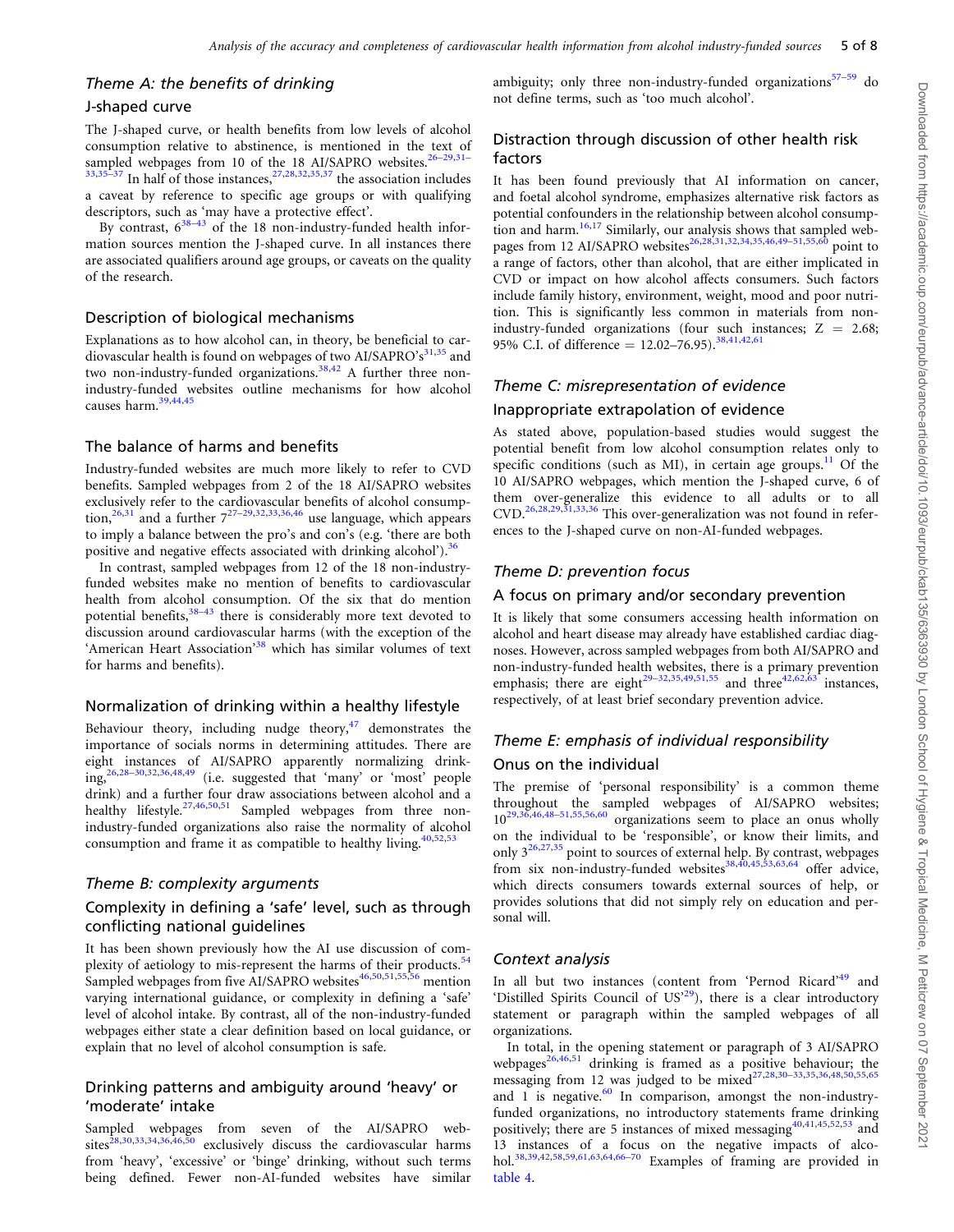#### <span id="page-5-0"></span>Table 4 Framing and example website content

#### Positive framing

- 'Alcohol has a legitimate role in society when enjoyed responsibly by legal purchase age adults who choose to drink. When enjoyed in moderation, alcohol can be part of a healthy lifestyle that includes good diet and exercise'.
	- Responsible Drinking, EU<sup>51</sup> (AI/SAPRO)

| Mixed framing |
|---------------|
|               |

'Regular moderate wine consumption has been associated with several health benefits. However the risk increases with each drink above moderation!'

Wine in Moderation<sup>[33](#page-7-0)</sup> (AI/SAPRO)

#### Negative framing

'Alcohol is a powerful chemical that can have a wide range of adverse effects on almost every part of your body, including your brain, bones and heart'. NHS.uk<sup>67</sup> (Non-AI funded)

### **Discussion**

#### Principal findings

The analysis has shown that websites funded by the AI are less likely than non-AI-funded health websites to discuss the range of CVDs associated with alcohol, and more likely to suggest that alcohol is protective against some heart conditions. Websites funded by the AI were found to more frequently reference the 'J-shaped curve', place responsibility on the consumer, and use ambiguous messaging relating to the risks of 'heavy' and 'moderate' drinking. They were more likely to frame alcohol consumption as positive than non-AI-funded organizations, and to emphasize the complex aetiology of CVD by discussing potential confounders of the alcohol–CVD relationship. The latter is a common strategy among unhealthy commodity industries, including the tobacco industry, and risks obscuring that alcohol are an independent risk factor.

#### Strengths and weaknesses of study

This study is the first to systematically investigate how the AI communicates the cardiovascular impact of drinking to the public. The analysis was based on a representative and relevant sample of alcohol producer webpages, developed a priori. The presence of a comparator group of non-industry-funded webpages was a key strength, and is something often lacking from similar document analyses of industry materials.

Another strength was the use of multiple coders and the high level of inter-rater reliability in the content analysis; although coders were not blinded, which is a limitation. Importantly, however, consistency in findings when compared to other studies of AI/SAPRO webpage content does support the reliability and robustness of our findings.

The content analysis included quantitative data (counts and percentages of webpages, which mentioned certain disease associations); statistical tests were not applied in most cases to the small sample size.

A final potential limitation lay in the difficulty of searching these websites, not all of which were well-structured. This necessitated searching and subjectively identifying the most relevant cardiovascular health-related webpages from each site, based on those which had the most detailed or comprehensive information. Not all websites had a search functionality, or signposted health information in the same way, and so it is possible some relevant content was missed. Notably, previous work has shown that AI websites sometimes make important health information difficult to access<sup>16</sup>; although not specifically assessed in this study, the volume of content on many AI/ SAPRO webpages did mean that important health was often swamped by less important consumer information, which may

contribute to mixed messages. For example, the Pernod Ricard website includes a great deal of trivia alongside information on harms like Fetal Alcohol Syndrome and depression, such as 'Methyphobia is an intense, irrational fear of alcohol', 'Champagne is known for its chalky soil', and 'Serbia toasts with 'Živeli!' which means 'Let's live long!

### Meaning of the study

This study adds weight to previous findings that suggest the AI misrepresents and understates the negative impacts of alcohol when communicating health information.<sup>[16](#page-6-0),[17](#page-6-0)</sup> The AI frames alcohol consumption as being 'heart healthy', and the information they provide does not accurately reflect up-to-date evidence on the cardiovascular harms from drinking.

Some SAPRO's, such as 'Drinkaware', have extremely high public visibility; courtesy of the Portman Group's code of practice, $71$  the 'Drinkaware' logo features on the vast majority of alcohol products sold in the UK, as well as any associated marketing material. Formal associations between SAPRO's and governmental bodies are only likely to increase the apparent reliability of these sources to the public. Moreover, leading alcohol producers point to the accessibility of information on their websites covering nutritional intake and healthy lifestyles as a defence against more stringent health labelling on their products.<sup>72</sup>

There are also findings relevant for non-AI-funded health organizations. For example, the rationale for any discussion around the 'J-shaped curve' (even if mentioned to discredit it) may be weak, especially given that many websites include the stipulation that any potential benefit is insufficient for abstainers to start drinking. Government-funded sources of health information, such as 'NHS.uk', should aim for greater rigour and transparency by using and citing the most up-to-date evidence. Moreover, including links to AI/SAPRO webpages (as done by the 'British Heart Foundation',<sup>[39](#page-7-0)</sup> for example which signposts users to the Drinkaware website) implies endorsement that is ill-advised given the high risk of bias in health information provided; recently, the Irish government has advised against signposting to AI content.<sup>73</sup>

#### Unanswered questions and future research

Research in Australia suggests a lack of public awareness on how SAPRO's are funded, $74$  with many believing they are governmentbacked. It remains to be seen what perceptions the British public have about UK-based SAPRO's; efforts should be made to increase awareness of their industry-backing.

It is concerning that organizations with significant conflicts of interest, which have been repeatedly shown to mislead the public on the issues of cancer, pregnancy harms and now CVD, are given a role to play in the dissemination of health information. It would likely be unacceptable to health professionals for the tobacco industry to have such a role, and would contravene the Framework Convention on Tobacco Control to which most countries are signatories. Future research needs to investigate the use and impact of AI-funded health information, and how the public can best access accurate, independent advice on alcohol consumption.

### Conclusion

This study's findings suggest marked and concerning differences in the approaches used by AI/SAPRO and non-AI-funded organizations to convey cardiovascular risks (and supposed benefits) to the general public. Questions are raised about the extent to which independent health bodies (such as government health departments and independent charities) use or signpost to SAPRO's, such as 'Drinkaware', given that the information they provide has the characteristics of other unhealthy commodity industry-funded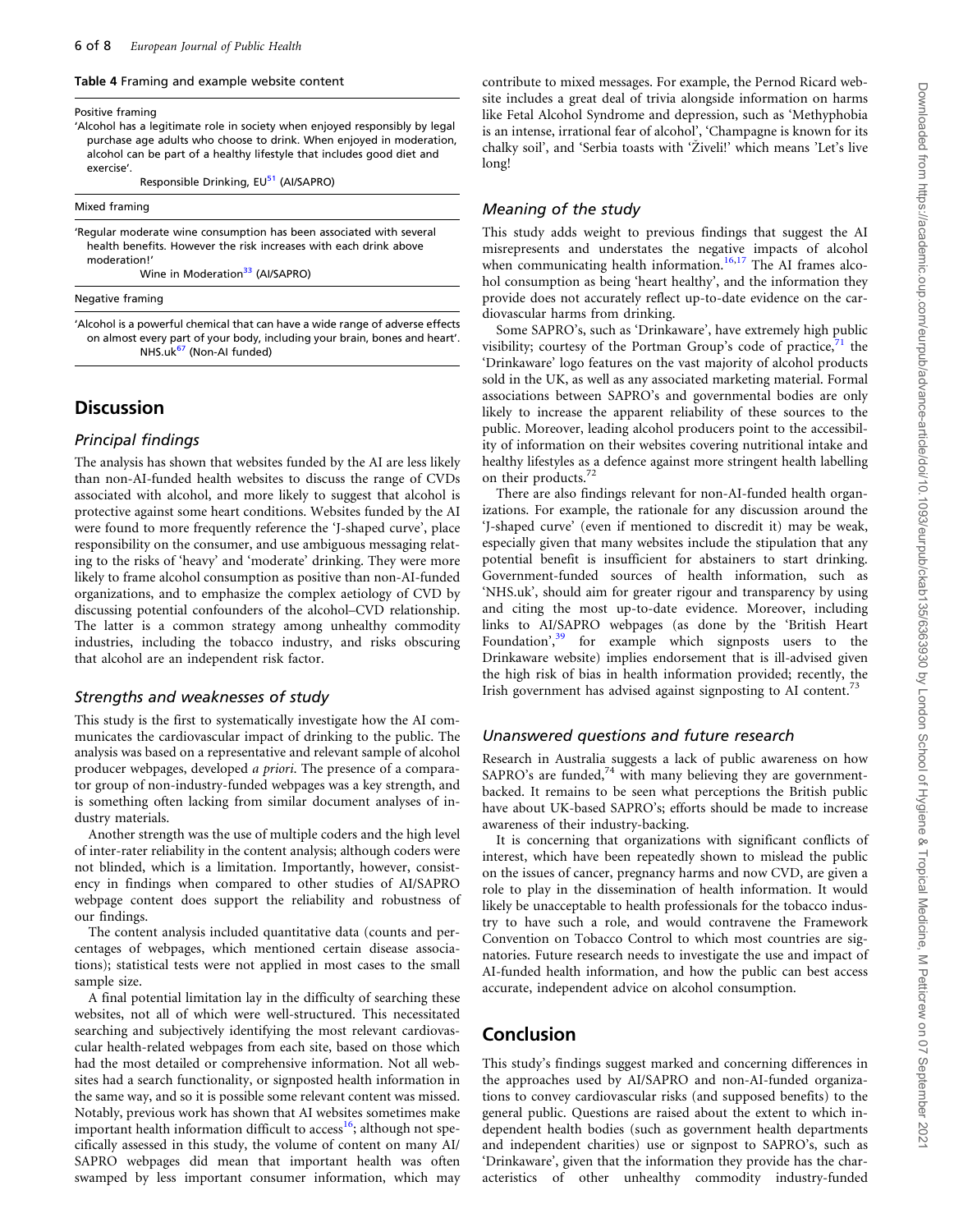<span id="page-6-0"></span>misinformation, and significantly misrepresents the evidence across a range of health conditions.

# Supplementary data

[Supplementary data](https://academic.oup.com/eurpub/article-lookup/doi/10.1093/eurpub/ckab135#supplementary-data) are available at EURPUB online.

# Funding

This work was completed as part of a Master's research project at the London School of Hygiene and Tropical Medicine. L.P. was funded to complete this Master's by Health Education England. No specific funding was sought for this research project. N.M. is supported by a Harkness Fellowship in Healthcare Policy and Practice from the Commonwealth Fund. M.C.I.V.S. acknowledges funding from the National Institute for Health Research Doctoral Fellowship (NIHR300156). MP and NM are investigators in the SPECTRUM Consortium, which is funded by the UK Prevention Research Partnership, a consortium of UK funders (UK Research and Innovation Research Councils: Medical Research Council, Engineering and Physical Sciences Research Council, Economic and Social Research Council, and Natural Environment Research Council; charities: British Heart Foundation, Cancer Research UK, Wellcome, and The Health Foundation; government: Scottish Government Chief Scientist Office, Health and Care Research Wales, National Institute of Health Research [NIHR], and Public Health Agency [NI]). Grant Reference: UKPRP\_CO1\_103.

# Disclaimer

The views presented here are those of the authors and should not be attributed to the above funding organizations, their directors, officers or staff.

Conflicts of interest: All authors have completed the ICMJE uniform disclosure form at [www.icmje.org/coi\\_disclosure.pdf](http://www.icmje.org/coi_disclosure.pdf) and declare: no support from any organization for the submitted work; no financial relationships with any organizations that might have an interest in the submitted work in the previous 3 years; no other relationships or activities that could appear to have influenced the submitted work.

# Key points

- Despite public perception, contemporary high-quality evidence suggests there is no strong, consistent evidence of benefit to cardiovascular health from 'moderate' alcohol consumption.
- The alcohol industry, and the Social Aspects/Public Relations Organisations they fund, often mis-represent the evidence on CVD or fail to mention the range of cardiovascular diseases that can result from alcohol consumption.
- Governments and the global public health community continue to struggle with the challenge of addressing misinformation and disinformation; industry-funded health information is adding to this burden.
- Clinicians and health agencies should be cautious when directing patients to content funded by the AI, as the health-related content may be at risk of significant bias.

# References

[1](#page-0-0) Public Health England. The Public Health Burden of Alcohol and the Effectiveness and Cost-Effectiveness of Alcohol Control Policies, 2016. Available at: [https://assets.](https://assets.publishing.service.gov.uk/government/uploads/system/uploads/attachment_data/file/733108/alcohol_public_health_burden_evidence_review_update_2018.pdf) [publishing.service.gov.uk/government/uploads/system/uploads/attachment\\_data/](https://assets.publishing.service.gov.uk/government/uploads/system/uploads/attachment_data/file/733108/alcohol_public_health_burden_evidence_review_update_2018.pdf) [file/733108/alcohol\\_public\\_health\\_burden\\_evidence\\_review\\_update\\_2018.pdf](https://assets.publishing.service.gov.uk/government/uploads/system/uploads/attachment_data/file/733108/alcohol_public_health_burden_evidence_review_update_2018.pdf) (1 July 2019, date last accessed).

- [2](#page-0-0) WHO. Alcohol Key Facts, 2018. Available at: [https://www.who.int/news-room/](https://www.who.int/news-room/fact-sheets/detail/alcohol) [fact-sheets/detail/alcohol](https://www.who.int/news-room/fact-sheets/detail/alcohol) (20 September 2012, date last accessed).
- [3](#page-0-0) Degenhardt L, Charlson F, Ferrari A, et al. The global burden of disease attributable to alcohol and drug use in 195 countries and territories, 1990–2016: a systematic analysis for the Global Burden of Disease Study 2016. Lancet Psychiatry 2018;5:987–1012.
- [4](#page-0-0) Ronksley PE, Brien SE, Turner BJ, et al. Association of alcohol consumption with selected cardiovascular disease outcomes: a systematic review and meta-analysis. BMJ 2011;342:d671.
- [5](#page-0-0) Roerecke M, Rehm J. The cardioprotective association of average alcohol consumption and ischaemic heart disease: a systematic review and meta-analysis. Addiction 2012;107:1246–60.
- [6](#page-0-0) Larsson SC, Wallin A, Wolk A, Markus HS. Differing association of alcohol consumption with different stroke types: a systematic review and meta-analysis. BMC Med 2016;14:178.
- [7](#page-0-0) Naimi TS, Stockwell T, Zhao J, et al. Selection biases in observational studies affect associations between 'moderate'alcohol consumption and mortality. Addiction 2017;112:207–14.
- [8](#page-0-0) OECD. Tackling Harmful Alcohol Use: Economic and Public Health Policy, 2015. Available at:<https://iogt.org/wp-content/uploads/2015/03/OECD-report-2015.pdf> (26 June 2019, date last accessed).
- [9](#page-0-0) Chikritzhs TN, Naimi TS, Stockwell TR, Liang W. Mendelian randomisation metaanalysis sheds doubt on protective associations between 'moderate'alcohol consumption and coronary heart disease. Evid Based Med 2015;20:38.
- [10](#page-0-0) Millwood IY, Walters RG, Mei XW, et al. Conventional and genetic evidence on alcohol and vascular disease aetiology: a prospective study of 500 000 men and women in China. Lancet 2019;393:1831–42.
- [11](#page-0-0) Holmes J. Mortality and morbidity from alcohol consumption in the UK: Analyses using the Sheffield Alcohol Policy Model to inform the UK Chief Medical Officer's review of the UK lower risk drinking guidelines. 2016.
- [12](#page-0-0) Whitman IR, Pletcher MJ, Vittinghoff E, et al. Perceptions, information sources, and behavior regarding alcohol and heart health. Am J Cardiol 2015;116:642–6.
- [13](#page-0-0) Drink Aware. Drink Aware, 2019. Available at:<https://www.drinkaware.co.uk/> (26 June 2019, date last accessed).
- [14](#page-0-0) DSCUS. Distilled Spirits Council of the US, 2020. Available at: [https://www.distill](https://www.distilledspirits.org/) [edspirits.org/](https://www.distilledspirits.org/) (27 January 2020, date last accessed).
- [15](#page-0-0) Mialon M, McCambridge J. Alcohol industry corporate social responsibility initiatives and harmful drinking: a systematic review. Eur J Public Health 2018;28: 664–73.
- [16](#page-0-0) Lim AWY, Van Schalkwyk MCI, Maani Hessari N, Petticrew MP. Pregnancy, fertility, breastfeeding, and alcohol consumption: an analysis of framing and completeness of information disseminated by alcohol industry–funded organizations. J Stud Alcohol Drugs 2019;80:524–33.
- [17](#page-0-0) Petticrew M, Maani Hessari N, Knai C, Weiderpass E. How alcohol industry organisations mislead the public about alcohol and cancer. Drug Alcohol Rev 2018; 37:293–303.
- [18](#page-0-0) Smith EA, Malone RE. Philip Morris's health information web site appears responsible but undermines public health. Public Health Nurs 2008;25:554–64.
- [19](#page-0-0) Bero LA. Tobacco industry manipulation of research. Public Health Rep 2005;120: 200–8.
- [20](#page-1-0) Lee K, Hawkins B. Researching Corporations and Global Health Governance. Washington DC: Rowman & Littlefield Publishers, 2016.
- [21](#page-1-0) IARD. IARD Membership, 2019. Available at: [http://www.iard.org/welcome-to](http://www.iard.org/welcome-to-iard/members-affiliations/)[iard/members-affiliations/](http://www.iard.org/welcome-to-iard/members-affiliations/) (4 July 2019, date last accessed).
- [22](#page-1-0) Forbes. Forbes World 2000, 2019. Available at: [https://www.forbes.com/global2000/](https://www.forbes.com/global2000/#1eaeb57335d8) [#1eaeb57335d8](https://www.forbes.com/global2000/#1eaeb57335d8) (21 June 2019, date last accessed).
- [23](#page-1-0) Archive.Today. Archive Today, 2019. Available at: archive.is (24 June 2019, date last accessed).
- [24](#page-1-0) Braun V, Clarke V. Using thematic analysis in psychology. Qual Res Psychol 2006;3: 77–101.
- [25](#page-2-0) Kahneman D. Thinking, Fast and Slow. London, England: Penguin, 2012.
- [26](#page-1-0) Brown-Forman. Potential Health Effects of Moderate Alcohol Consumption, 2019. Available at: [https://www.ourthinkingaboutdrinking.com/opinions/potential](https://www.ourthinkingaboutdrinking.com/opinions/potential-health-effects-moderate-alcohol-consumption/)[health-effects-moderate-alcohol-consumption/](https://www.ourthinkingaboutdrinking.com/opinions/potential-health-effects-moderate-alcohol-consumption/) (24 June 2019, date last accessed).
- [27](#page-1-0) DrinkIQ (Diageo plc). Alcohol's Effect on Your Body. Available at: [https://www.](https://www.drinkiq.com/en-gb/how-alcohol-affects-us/the-body/alcohols-effect-on-your-body/) [drinkiq.com/en-gb/how-alcohol-affects-us/the-body/alcohols-effect-on-your-body/](https://www.drinkiq.com/en-gb/how-alcohol-affects-us/the-body/alcohols-effect-on-your-body/) (24 June 2019, date last accessed).